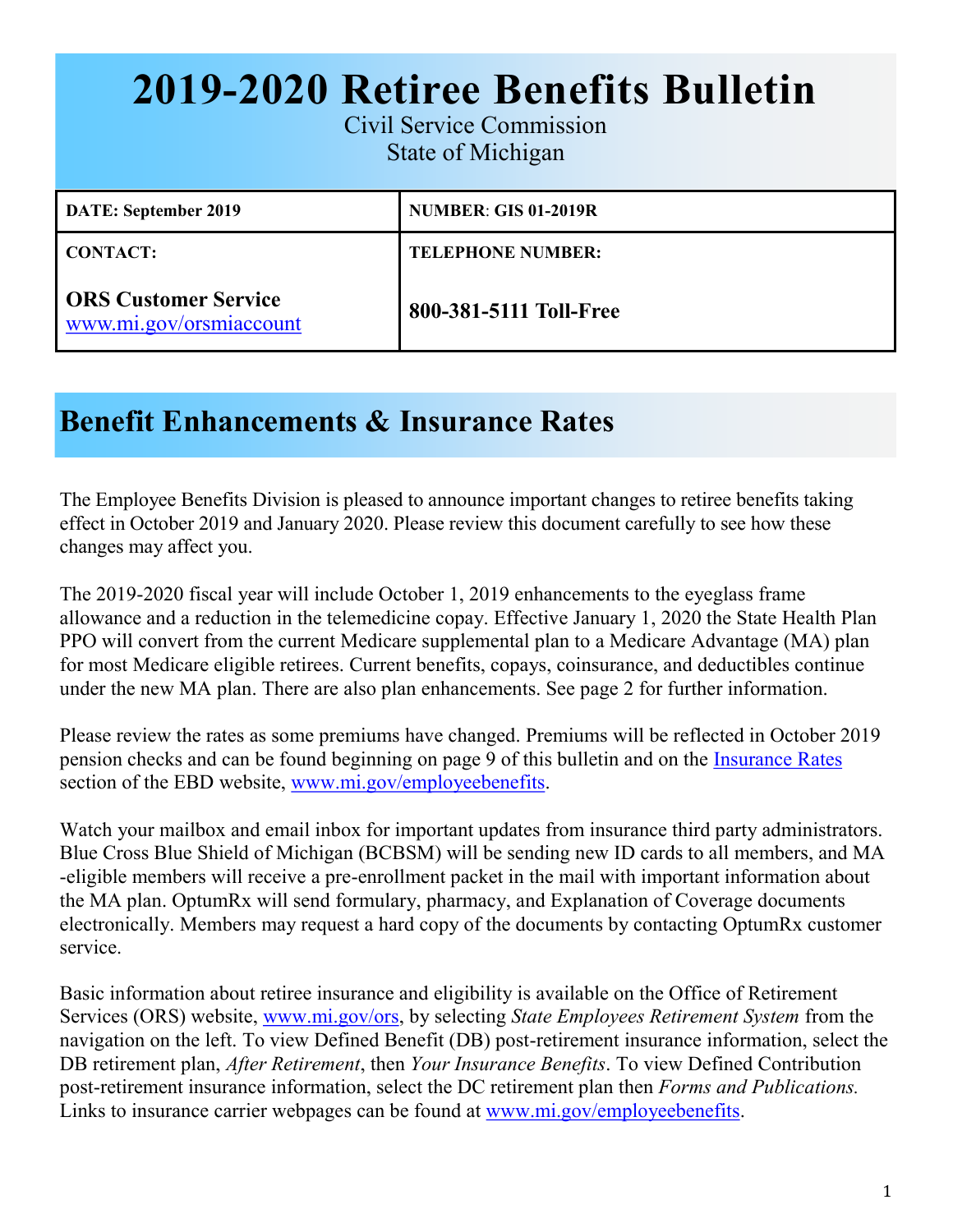### **Benefit Enhancements Effective October 1, 2019**

#### **State Vision Plan: Increased Frame Allowance<sup>1</sup>**

Effective October 1, 2019 under the State Vision Plan, eyeglass frames allowance will increase from \$100 to \$150 when eyeglasses are purchased from an in-network provider. The member is responsible for any cost exceeding this allowance minus the \$7.50 copayment (one copayment applies to both frame and lenses).

#### **New Behavioral Health and Substance Abuse Administrator**

Effective October 1, 2019, BCBSM will replace Magellan Health as the State Health Plan (SHP) PPO Behavioral Health/Substance Abuse carrier. Current SHP PPO enrollees will be automatically transitioned with no gap or changes in coverage. New SHP PPO membership ID cards will be mailed to all members in late September. BCBSM will partner with New Directions for services to non-Medicare and Medicare eligible retirees who remain in the SHP PPO.

#### **Telemedicine Copay Reduced from \$20 to \$10<sup>1</sup>**

Effective October 1, 2019 non-Medicare eligible retirees and dependents will have access to Telemedicine benefits at a reduced copay of \$10. This reduction will apply to MA members in the Blue Care Network, Health Alliance Plan, and Priority Health plans, effective January 1, 2020. Telemedicine visits allow you to meet with a doctor using a video-chat tool to help treat minor illnesses such as colds, sinus or respiratory infections, sprains, or rashes. The online doctors can even send prescriptions directly to your pharmacy. Telemedicine and online healthcare do not replace your relationship with your primary care physician.

### **New Medicare Advantage Plan for Medicare Eligible Retirees Effective January 1, 2020**

The State Health Plan PPO is moving to a Medicare Advantage (MA) plan<sup>1</sup> from the current Medicare Supplemental plan. The name of the plan as well as the name on the new ID card will change from SHP PPO supplemental plan to Medicare Plus Blue Group<sup>SM</sup> PPO. BCBSM continues to administer the benefits. Current copays, coinsurance, deductibles, and out-of-pocket maximums continue.

Under the Medicare Plus Blue Group<sup>SM</sup> PPO, members will have one comprehensive Medicare health plan, one Medicare Plus Blue Group<sup>SM</sup> PPO ID card, and one Explanation of Benefits. In addition to the same benefits and wide network currently covered under the SHP PPO supplemental plan, enhanced benefits covered by the State of Michigan include a telemedicine benefit with a \$10 copay, care management, and Silver-Sneakers, a program providing membership in a network of health clubs and exercise classes with 15,000 participating U.S. locations.

The MA plan will not affect prescription drug, dental, or vision coverage. These will continue to be administered separately by OptumRx, Delta Dental of Michigan, and EyeMed, respectively. Behavioral Health/Substance Abuse benefits will be administered by BCBSM.

**It is important to note that individuals may only be enrolled in one MA plan. If you have coverage in another plan such as through a spouse's employer you must choose which plan you want to keep. All Medicare Eligible SHP PPO members will automatically be enrolled in the State's MA plan unless you opt out. Information on how to opt out will be included in the pre-enrollment packet you will receive in the mail from BCBSM. If you opt out of the State's MA plan, you may remain in the current supplemental plan provided you remain enrolled in another MA plan and continue to pay your Medicare Part B premium.**

Informational meetings will be held throughout the state for all Medicare-eligible retirees to explain the MA plan. See page 7 for meeting date information. Additional resources can be found at www.mi.gov/employeebenefits by selecting *Retiree Information* from the Quick Links menu on the right.

Watch your mail for additional information from BCBSM regarding the new MA plan.

<sup>1</sup>These changes do not apply to **persons retiring from the State Police enlisted unit on or after October 1, 1987.**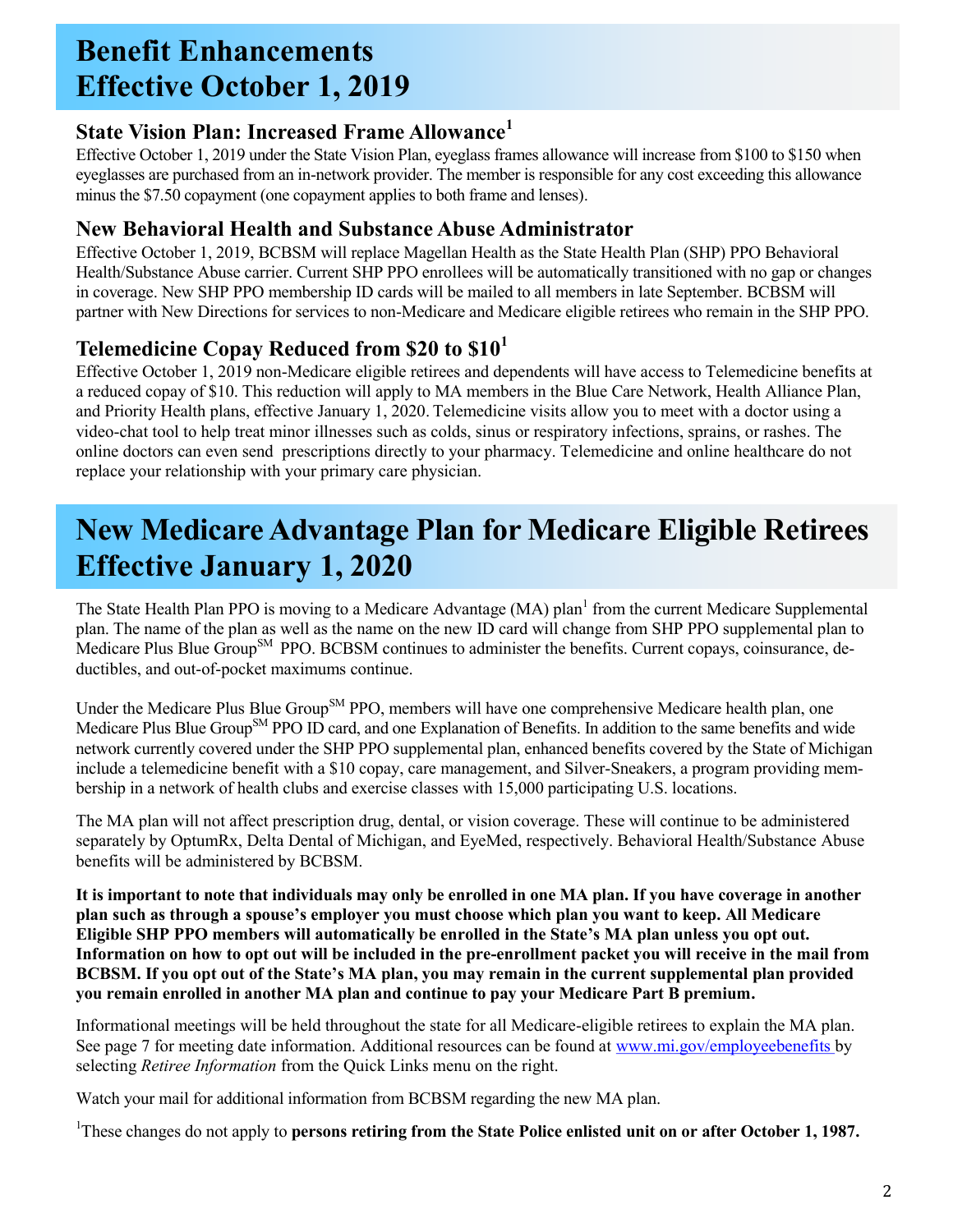## **Medicare Eligibility and Enrollment**

**Medicare eligibility impacts your State of Michigan coverage whether or not you are enrolled.** As a retiree, once you or your dependent becomes Medicare eligible (generally at age 65), your State retiree health care coverage becomes your secondary insurance. You must enroll in Medicare Part A (hospital) and Part B (medical) upon becoming eligible. Your enrollment in Part D (prescription) will be automatic. Be sure to provide your Medicare number to ORS as soon as possible to help ensure coordination of benefits. Refer to the [ORS website](https://www.michigan.gov/orsstatedb/0,4654,7-208-30608_48469_68108---,00.html) for details on the different ways to provide your Medicare number to ORS.

If you began receiving Social Security benefits before you become Medicare eligible, you may automatically be enrolled in Medicare Part A and Part B. If you are not receiving Social Security benefits before you become Medicare eligible, you must take action to enroll. You can enroll or confirm enrollment in Medicare Part A and Part B in the following ways:

- Online at [www.socialsecurity.gov](https://www.ssa.gov/)
- Call Social Security at 1-800-772-1213 (TTY users 1-800-325-0778), Monday–Friday, 7:00 a.m.–7:00 p.m.
- In person at your local Social Security office

**Enrolling and Making Changes If Medicare Eligible at Age 65**. If you are *already enrolled* in statesponsored retiree health and prescription-drug insurance and you, your spouse, or your dependent becomes eligible for Medicare at age 65:

- Be sure to enroll in both Medicare Parts A and B three months before turning 65. You will be contacted if your insurance carrier needs additional information.
- Tell ORS your Medicare number and Part A and B effective date. Doing this more than one month before the month you turn 65 will ensure no gap in coverage as you change to a Medicare compatible plan. Refer to the [ORS website](https://www.michigan.gov/orsstatedb/0,4654,7-208-30608_48469_68108---,00.html) for details on the different ways you can get this information to ORS.

If you are *enrolling* in state-sponsored retiree health and prescription drug insurance and you, your spouse, or your dependent is also eligible for Medicare at the time of enrollment:

- Be sure to enroll in both Medicare Parts A and B three months before enrolling in retiree insurance.
- Submit your completed online insurance enrollment at [www.mi.gov/orsmiaccount](https://ssprd.state.mi.us/wss/security/login.do?method=showLogin&retirementSystemId=1030) (or submit an *[Insurance](https://www.michigan.gov/documents/orsstatedb/R0452GH_244205_7.pdf)  [Enrollment/Change Request](https://www.michigan.gov/documents/orsstatedb/R0452GH_244205_7.pdf)* form by mail or fax to ORS). Coverage will begin the first day of the second month after ORS receives your request and all required proofs<sup>2</sup>.

**Note:** Plan changes for Medicare-eligible enrollees are always effective the first day of the second month after a request and all required proofs have been received.

**Enrolling and Making Changes If Medicare Eligible Before Age 65**. If you are *already enrolled* in statesponsored retiree health and prescription-drug insurance and you, your spouse, or your dependent becomes eligible for Medicare before age 65:

- Be sure to enroll in both Medicare Parts A and B.
- Tell ORS your Medicare number and Part A and B effective date. Doing this will change your coverage to a Medicare-compatible plan that will take effect on the first day of the second month after ORS receives your Medicare information. Refer to the **ORS** website for details on the different ways you can get this information to ORS.

<sup>2</sup>Explanation of proofs can be found on Page 3 of the *[Insurance Enrollment/Change Request](https://www.michigan.gov/documents/orsstatedb/R0452GH_244205_7.pdf)* form.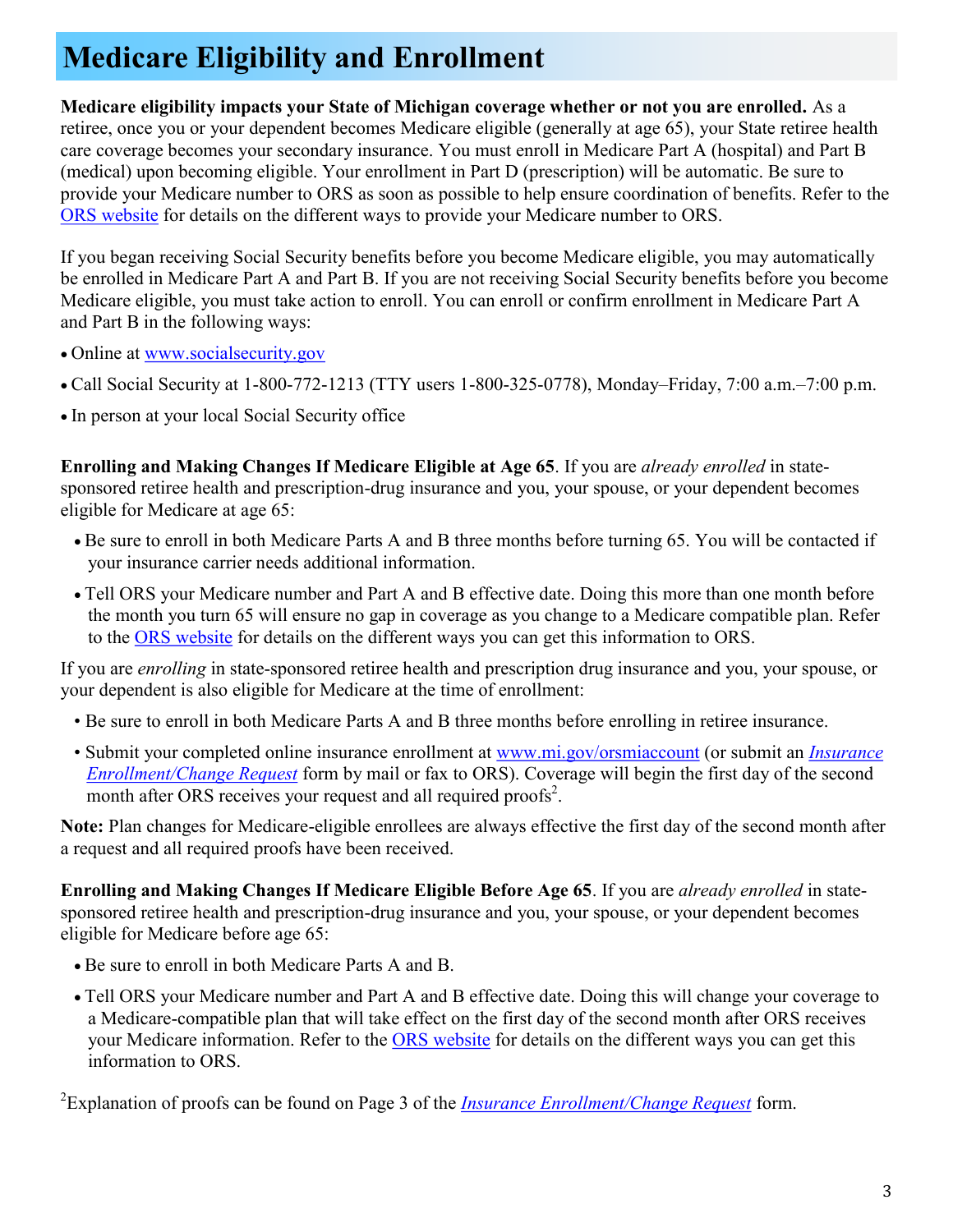### **Insurance Enrollments and Change Requests**

### **Making Changes**

If you are currently enrolled but wish to make changes to your state-sponsored retiree health, prescription drug, dental, or vision insurance plans, go to [www.mi.gov/orsmiaccount](http://www.michigan.gov/orsmiaccount) to log in to your miAccount, or use the *[Insurance Enrollment/Change Request](https://www.michigan.gov/documents/orsstatedb/R0452GH_244205_7.pdf)* form available on the ORS website at [www.mi.gov/ors.](http://www.michigan.gov/ors) Simply select your retirement system, go to the Forms and Publications page, and print the form. Send the completed form and required proofs $3$  to:

> Office of Retirement Services P.O. Box 30171 Lansing, MI 48909

If you are considering changing to an HMO plan, please remember that HMO plan availability is based on location. Visit the Employee Benefits Division website at [www.mi.gov/employeebenefits](http://www.michigan.gov/employeebenefits) to access the *Resources & Tools* tab and select the [Zip Code Tool](https://civilservice.state.mi.us/MCSCZIPCodesBenefits/InsuranceCodes.aspx) link from the list.

If you change your address, be sure to update ORS. You must have a physical address (not a post office box) to be eligible for Medicare and State Health Benefits.

### **Enrollment Waiting Period**

As a pension recipient, you are not restricted to an open enrollment window to enroll in or make changes to your insurance plans.

Changes to enrollments or new enrollments that occur later than the month you terminate employment normally take effect the first day of the sixth month after ORS receives your enrollment form and all required proofs<sup>3</sup>.

Coverage can begin sooner when you or a dependent has an involuntary loss of other group coverage or a change in your family status (e.g., marriage, death, divorce). Be sure to send ORS your completed insurance enrollment online at [www.mi.gov/orsmiaccount](http://www.michigan.gov/orsmiaccount) or an *[Insurance Enrollment/Change Request](https://www.michigan.gov/documents/orsstatedb/R0452GH_244205_7.pdf)* form, along with proof of your loss of coverage within 30 days of the event. If anyone being added has Medicare, coverage will take effect the first day of the second month after ORS receives your request and all required proofs<sup>3</sup>. Otherwise, coverage will take effect the first day of the month after ORS receives your request and all required proofs.

**Changing Plans.** To change your insurance plan, log in to [www.mi.gov/orsmiaccount](http://www.michigan.gov/orsmiaccount) and click on Insurance Coverage, or complete the *[Insurance Enrollment/Change Request](https://www.michigan.gov/documents/orsstatedb/R0452GH_244205_7.pdf)* form and return it to ORS along with all required proofs<sup>3</sup>. If you are currently enrolled in any health insurance plan with the retirement system, you can change your enrollment to another plan regardless of your Medicare status. Your change in coverage will be effective the first day of the second month after your request and required proofs are received. For example, if ORS receives your change request and any required proofs on January 10, your coverage with the new plan will begin on March 1.

<sup>3</sup>Explanation of proofs can be found on Page 3 of the *[Insurance Enrollment/Change Request](https://www.michigan.gov/documents/orsstatedb/R0452GH_244205_7.pdf)* form.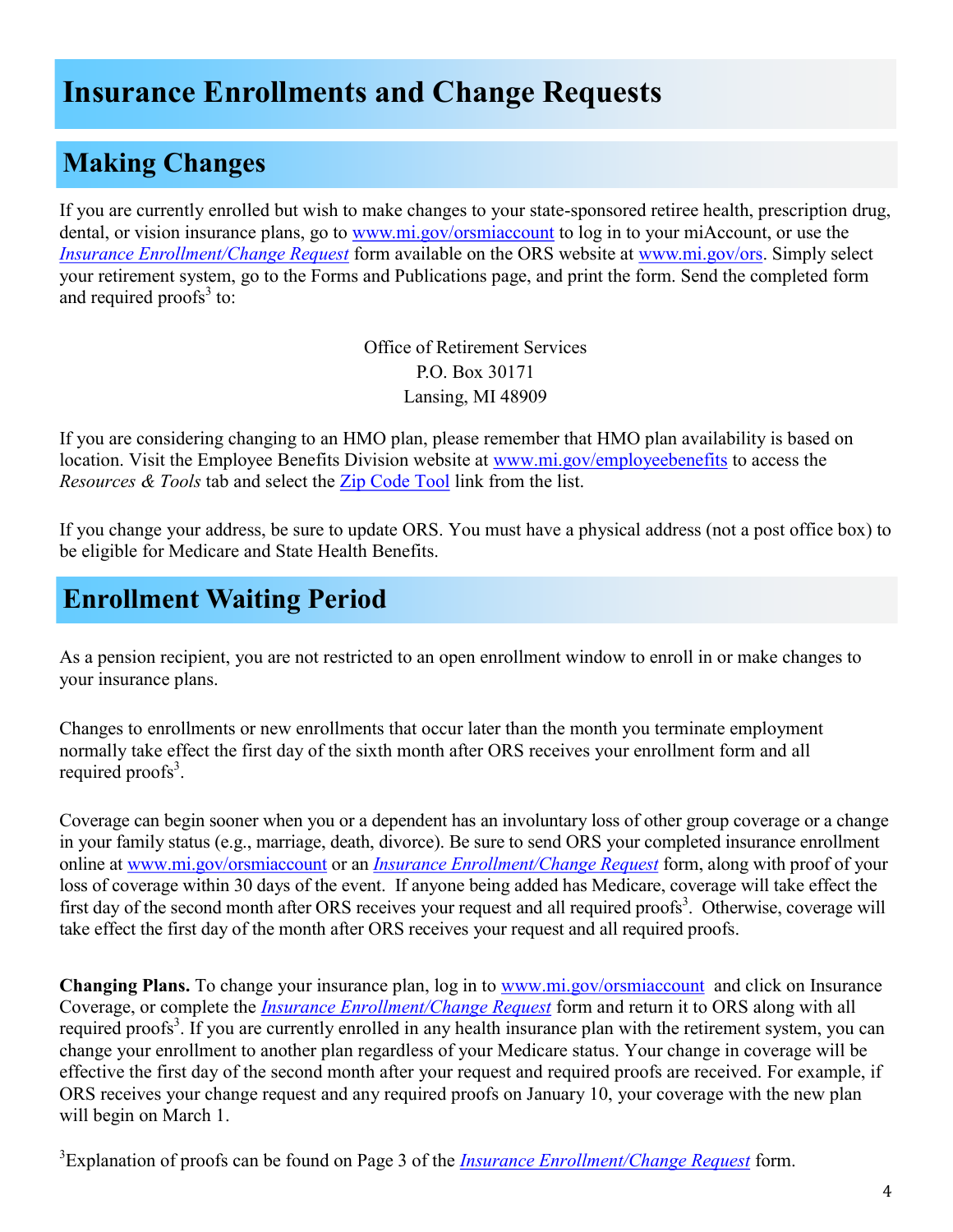### **State Health Plan PPO Members**

**Durable Medical Equipment, Prosthetics and Orthotics, and Medical Supplies.** Services for you and your dependents are administered through BCBSM. To receive services without any out-of-pocket costs for non-Medicare retirees, you must use a participating BCBSM provider. If services are received from a nonparticipating provider, you will be responsible for 20% of the approved amount plus the difference between the charge and the BCBSM-approved amount. To receive services without any out-of-pocket costs for Medicare retirees, you must seek services from a provider that participates with Medicare. Effective January 1, 2020 those members enrolled in the MA plan must seek services from participating providers.

#### **Hearing Aid Discount**

This benefit will allow retirees and their dependents significant savings on hearing aids through TruHearing®. TruHearing® provides exclusive savings of 30% to 50% off the retail price of deluxe hearing aids. For more information regarding these savings and national participating providers, call TruHearing® Customer Care at 844-207-1684. This benefit is available through the State Health Plan PPO and the Medicare Plus Blue Group<sup>SM</sup> PPO administered by BCBSM, partnered with TruHearing<sup>®</sup>.

### **Vision & Dental Plans**

Effective October 1, 2019, under the State Vision Plan, administered through EyeMed, the eyeglass frames allowance will increase from \$100 to \$150 when eyeglasses are purchased from an in-network provider. The member is responsible for any cost exceeding this allowance minus the \$7.50 copayment (one copayment applies to both frame and lenses).

The frame allowance remains \$100 for **persons retiring from the State Police enlisted unit on or after October 1, 1987.**

There are no changes to the State Retiree Dental Plan, administered by Delta Dental of Michigan for the 2019–2020 fiscal year.

> For questions contact: **Office of Retirement Services (ORS) Toll-Free** 800-381-5111 [www.mi.gov/orsmiaccount](https://ssprd.state.mi.us/wss/security/login.do?method=showLogin&retirementSystemId=1030)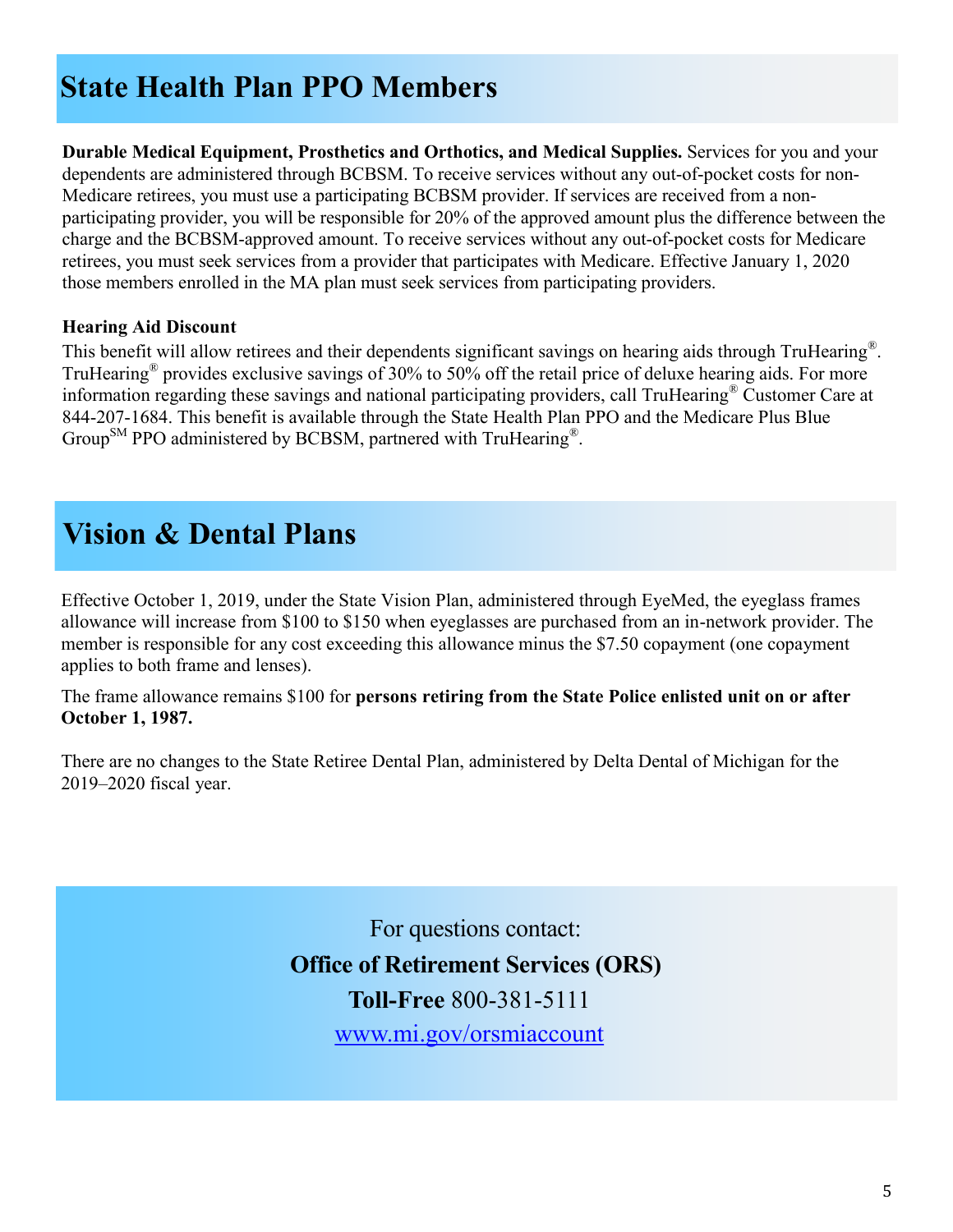#### **State Health Plan PPO**

#### **STATE HEALTH PLAN PPO**

Blue Cross Blue Shield of Michigan 800-843-4876

[www.bcbsm.com/som](http://www.bcbsm.com/som)

#### **PRESCRIPTION DRUG PROGRAM**

OptumRx

**Non-Medicare Retirees**: 866-633-6433

**Medicare Eligible Retirees:** 866-635-5941

[www.optumrx.com/SOM](https://informedrx.rxportal.sxc.com/rxclaim/SOM/SOM.html)

#### **BEHAVIORAL HEALTH AND SUBSTANCE ABUSE SERVICES**

Blue Cross Blue Shield of Michigan

Claim & Benefit Inquiries: 800-843-4876

Referrals & Clinical Assistance:

**Non-Medicare & Medicare Supplemental Retirees** (New Directions): 866-503-3158

**Medicare Advantage Retirees**: 888-803-4960

[www.bcbsm.com/som](http://www.bcbsm.com/som)

#### **Health Maintenance Organizations (HMOs)**

| <b>BLUE CARE NETWORK (BCN)</b> | <b>HEALTH ALLIANCE PLAN (HAP)</b> |
|--------------------------------|-----------------------------------|
| 800-662-6667                   | 800-422-4641                      |
| www.bcbsm.com/som              | www.hap.org                       |
| PHYSICIANS HEALTH PLAN (PHP)   | PRIORITY HEALTH                   |
| 517-364-8500 or 800-832-9186   | 800-446-5674                      |
| www.phpmichigan.com            | www.priority-health.com           |

#### **State Vision Plan and State Dental Plan**

| <b>STATE VISION PLAN</b> | <b>STATE DENTAL PLAN</b>      |
|--------------------------|-------------------------------|
| EyeMed                   | Delta Dental Plan of Michigan |
| 833-279-4355             | 800-524-0150                  |
| www.eyemedvisioncare.com | www.deltadentalmi.com         |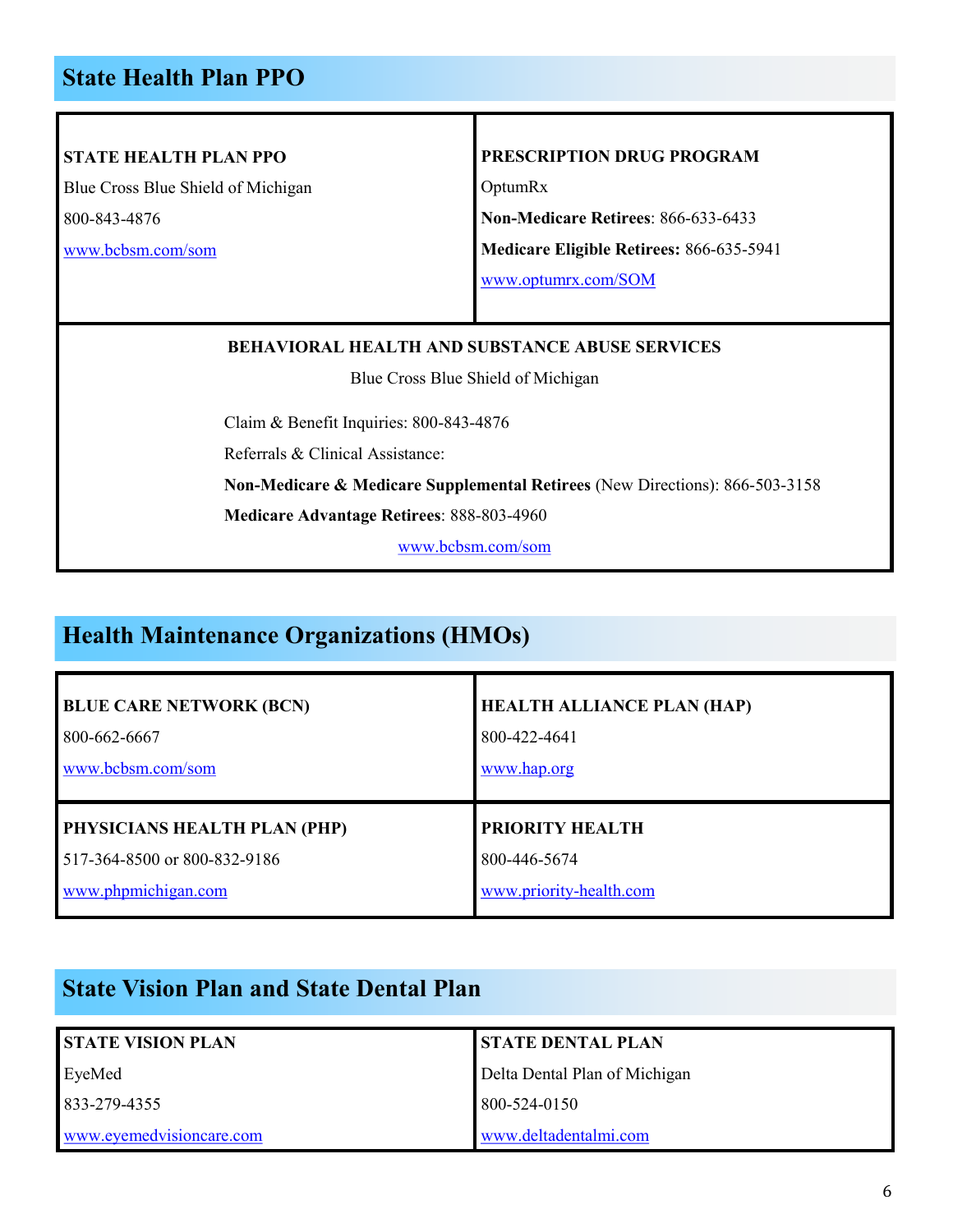## **2019 Michigan Retiree Medicare Advantage Meeting Schedule**

| <b>Date</b> | <b>Time</b>          | <b>City</b>          | <b>Address</b>                                                                                  |
|-------------|----------------------|----------------------|-------------------------------------------------------------------------------------------------|
| 10/14       | 9am-11am             | Escanaba             | Escanaba Highland Golf Club, 3011 US-2, Escanaba, MI                                            |
| 10/14       | 2pm-4pm (CST)        | <b>Crystal Falls</b> | Crystal Falls Township Hall, 1384 US-2, Crystal Falls, MI (Note: Central Time Zone)             |
| 10/15       | 9am-11am             | Houghton             | Michigan Tech University, Memorial Union - Ballroom A1, 1400 Townsend Dr., Houghton, MI         |
| 10/15       | $2pm-4pm$            | Baraga               | Ojibwa Senior Center, 208 Main Avenue., Baraga, MI                                              |
| 10/16       | 9am-11am & 3pm-5pm   | Marquette            | Marquette Township Hall, 1000 Commerce Dr., Marquette, MI                                       |
| 10/17       | 9am-11am             | Munising             | Holiday Inn Express Munising, E8890 M-28, Munising, MI                                          |
| 10/17       | 1pm-3pm              | Newberry             | Luce County Health Department, 14150 Hamilton Lake Rd., Newberry, MI                            |
| 10/18       | 10am-12pm            | Kincheloe            | Kinross Township Hall, 4884 W. Curtis St., Kincheloe, MI                                        |
| 10/21       | 10am-12pm & 2pm-4pm  | Lansing              | Foster Community Center, 200 N Foster Ave., Lansing, MI                                         |
| 10/24       | 10am-12pm & 1pm-3pm  | Royal Oak            | First Presbyterian Church of Royal Oak, 529 Hendrie Blvd., Royal Oak, MI                        |
| 10/25       | 9am-11am             | Mt. Pleasant         | Isabella Commission on Aging, 2200 S. Lincoln Rd., Mt. Pleasant, MI                             |
| 10/28       | 10am-12pm, & 1pm-3pm | New Hudson           | BCBSM Lyon Meadows, 53200 Grand River Ave., New Hudson, MI                                      |
| 10/29       | 9am-11am             | Alpena               | Alpena Community College Granum Theatre (CTR 107), 665 Johnson Street, Alpena, MI               |
| 10/29       | $2pm-4pm$            | Roscommon            | RAM Conference Center, 104 Conservation Dr., Roscommon, MI                                      |
| 10/30       | 9am-11am             | <b>Traverse City</b> | NW Michigan College University Center, Room 215-217, 2200 Dendrinos Dr., Traverse City, MI      |
| 10/30       | 2pm-4pm              | Manistee             | Days Inn Manistee, 1462 Manistee Hwy., Manistee, MI                                             |
| 10/31       | 10am-12pm,           | Cadillac             | Wexford-Missaukee Career Technical Center, Lake Superior Room, 9901 East 13th St., Cadillac, MI |
| 11/01       | 10am-12pm & 1pm-3pm  | Lansing              | Michigan State Police, 1917 Conference Room, 7150 Harris Dr., Dimondale, MI                     |
| 11/05       | 9am-11am             | St. Joseph           | Holiday Inn Express, 3019 S. Lakeshore Dr., St. Joseph, MI                                      |
| 11/05       | 2pm-4pm & 5pm-7pm    | Portage              | Portage/Kalamazoo, Homewood Suites, 500 Trade Centre Way, Portage, MI                           |
| 11/07       | 10am-12pm & 1pm-3pm  | Lansing              | Foster Community Center, 200 N Foster Ave., Lansing, MI                                         |
| 11/08       | 9am-12pm & 1pm-3pm   | Lansing              | MDOT Aeronautics Building, 2700 Port Lansing Rd., Lansing, MI                                   |
| 11/12       | 9am-11am             | Waterford            | Holiday Inn Express, 4350 Pontiac Lake Rd., Waterford Twp., MI                                  |
| 11/12       | 2pm-4pm              | Port Huron           | Council on Aging, 600 Grand River Ave., Port Huron, MI – Cancelled Due to Weather               |
| 11/13       | $10am-12pm$          | Lapeer               | Lapeer Center Building, 425 County Center St., Lapeer, MI                                       |
| 11/13       | 2pm-4pm              | <b>Grand Blanc</b>   | Price Crane Robinsons VFW Post 4642, 105 Mill St., Linden, MI                                   |
| 11/14       | 10am-12pm            | Caro                 | Tuscola County Medical Care Community, 1285 Cleaver Rd., Caro, MI                               |
| 11/14       | $2pm-4pm$ & 5pm-7pm  | Saginaw              | Holiday Inn Express Saginaw, 2501 Tittabawassee Rd., Saginaw, MI                                |
| 11/15       | 10am-12pm & 2pm-4pm  | Detroit              | Detroit at DoubleTree by Hilton Hotel, Detroit - Dearborn, 5801 Southfield Fwy, Detroit, MI     |
| 11/18       | 10am-12pm & 2pm-4pm  | <b>Grand Rapids</b>  | St. Matthew Lutheran Church, 5125 Cascade Rd SE, Grand Rapids, MI                               |
| 11/18       | $2pm-4pm$            | Muskegon             | Annis Water Resources Institute (GVSU), Multi-Purpose Room, 740 W. Shoreline Dr., Muskegon, MI  |
| 11/19       | 9am-11am             | Ionia                | Ionia County Commission on Aging, 115 Hudson St., Ionia, MI                                     |
| 11/20       | 10am-12pm & 2pm-4pm  | Detroit              | Detroit at DoubleTree by Hilton Hotel, Detroit - Dearborn, 5801 Southfield Fwy, Detroit, MI     |
| 11/21       | 10am-12pm            | Jackson              | Jackson Commonwealth Commerce Center, Room 400, 209 E. Washington Ave., Jackson, MI             |
| 11/21       | $2pm-4pm$            | Saline               | Saline Area Senior Center, 7190 N. Maple Rd., Saline, MI                                        |
| 11/22       | $10am-12pm$          | Adrian               | Carlton Lodge, 1629 W. Maumee St., Adrian, MI                                                   |

**Note**: This list has been modified from the original mailed version to accommodate additional meetings and changes.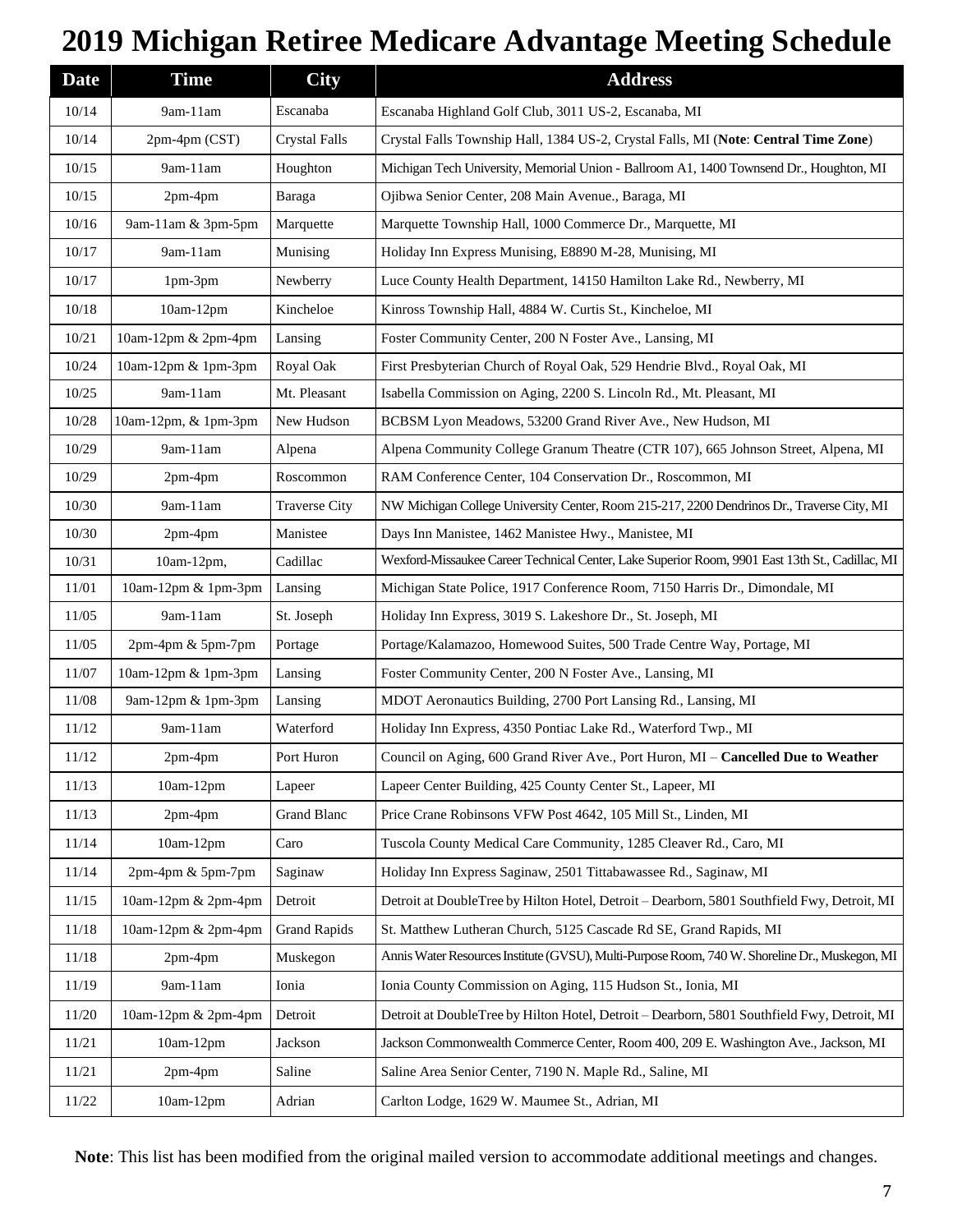## **2019 Michigan Retiree Out-of-State Medicare Advantage Meeting Schedule**

## **Arizona Meeting Locations**

| <b>Date</b> | Time        | <b>City</b> | <b>Address</b>                                                                          |
|-------------|-------------|-------------|-----------------------------------------------------------------------------------------|
| 12/2        | $10am-12pm$ | Scottsdale  | Courtyard Scottsdale Salt River, 5201 N. Pima Road, Scottsdale, AZ 85250                |
| 12/2        | $2pm-4pm$   | Scottsdale  | Courtyard Scottsdale Salt River, 5201 N. Pima Road, Scottsdale, AZ 85250                |
| 12/3        | $10am-12pm$ | Tucson      | Best Western Tucson Intl. Airport Hotel & Suites 6801 S. Tucson Blvd., Tucson, AZ 85756 |
| 12/3        | $2pm-4pm$   | Tucson      | Best Western Tucson Intl. Airport Hotel & Suites 6801 S. Tucson Blvd., Tucson, AZ 85756 |

## **Florida Meeting Locations**

| <b>Date</b> | Time        | <b>City</b> | <b>Address</b>                                                                       |
|-------------|-------------|-------------|--------------------------------------------------------------------------------------|
| 12/9        | $10am-12pm$ | Gainesville | Holiday Inn Gainesville-University CTR, 1250 W University Ave. Gainesville, FL 32601 |
| 12/9        | $2pm-4pm$   | Gainesville | Holiday Inn Gainesville-University CTR, 1250 W University Ave. Gainesville, FL 32601 |
| 12/10       | $10am-12pm$ | Lakeland    | Hilton Garden Inn Lakeland, 3839 Don Emerson Drive, Lakeland, FL 33811               |
| 12/10       | $2pm-4pm$   | Lakeland    | Hilton Garden Inn Lakeland, 3839 Don Emerson Drive, Lakeland, FL 33811               |
| 12/11       | $10am-12pm$ | Ft. Myers   | Holiday Inn Ft. Myers Airport, 9931 Interstate Commerce Drive, Ft. Myers, FL 33913   |
| 12/11       | $2pm-4pm$   | Ft. Myers   | Holiday Inn Ft. Myers Airport, 9931 Interstate Commerce Drive, Ft. Myers, FL 33913   |
| 12/12       | $10am-12pm$ | Hollywood   | Holiday Inn Ft. Lauderdale Airport, 2905 Sheridan St., Hollywood, FL 33020           |
| 12/12       | $2pm-4pm$   | Hollywood   | Holiday Inn Ft. Lauderdale Airport, 2905 Sheridan St., Hollywood, FL 33020           |

**Note**: This list has been modified from the original mailed version to accommodate additional meetings.